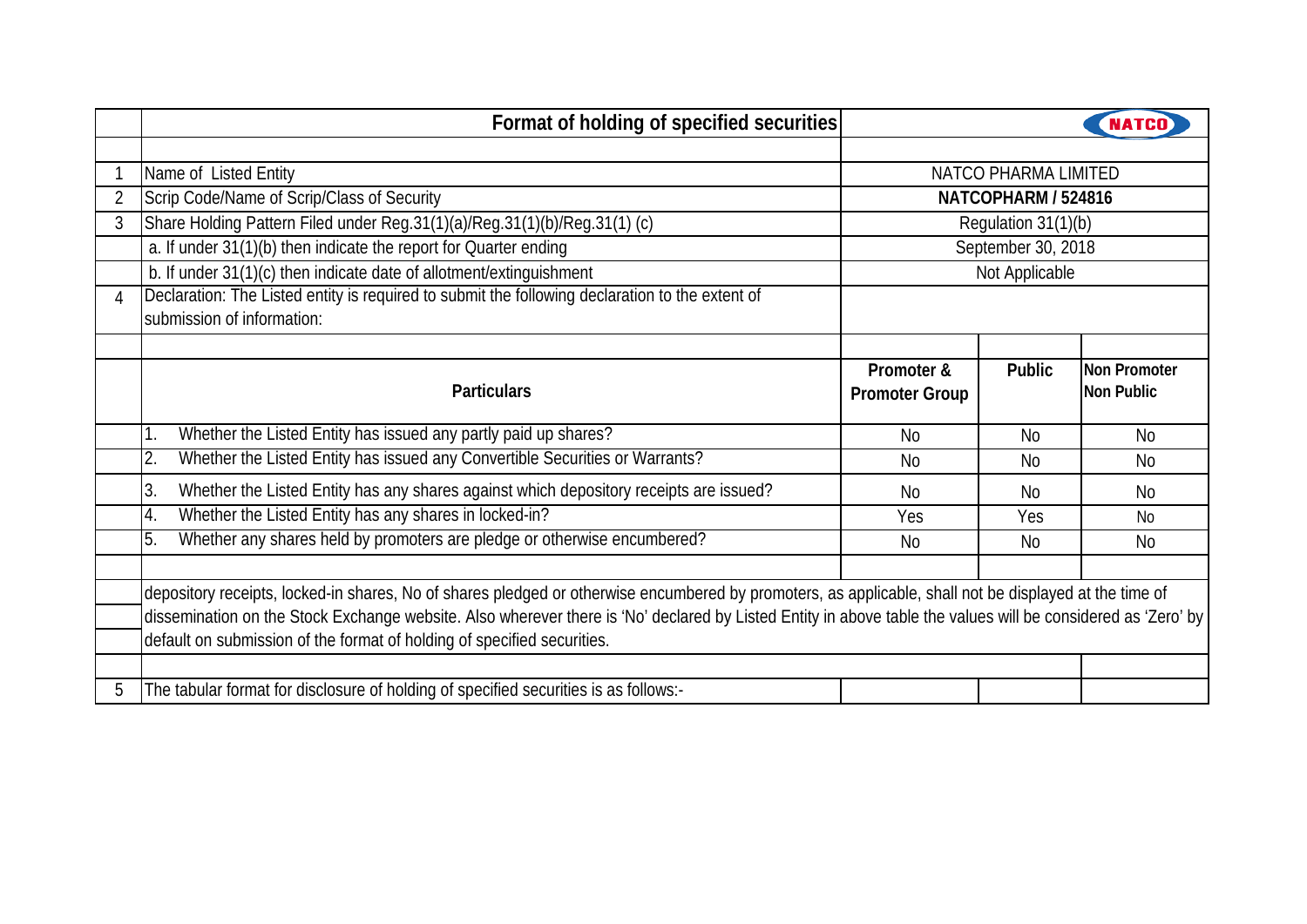## **Table I - Summary Statement holding of specified securities**

## NATCO

| <b>Cate</b><br>gory | <b>Category of shareholder</b> | Nos. of<br>share<br>holders | No. of fully<br>paid up equity<br>shares held | No. of<br><b>Partly</b>         | No. of<br>shares<br>paid-up underlyin |                             | Total nos. Shareholding<br>shares held as a % of total<br>no. of shares |                               |                | <b>Number of Voting Rights held in each class of</b><br>securities |                              | <b>Underlying</b><br><b>Outstanding</b>                              | No. of Shares Shareholding,<br>as a $%$<br>assuming full                                       |         | <b>Number of Locked in</b><br>shares                    |        | <b>Number of Shares</b><br>pledged or otherwise<br>encumbered | <b>Number of</b><br>equity shares<br>held in |
|---------------------|--------------------------------|-----------------------------|-----------------------------------------------|---------------------------------|---------------------------------------|-----------------------------|-------------------------------------------------------------------------|-------------------------------|----------------|--------------------------------------------------------------------|------------------------------|----------------------------------------------------------------------|------------------------------------------------------------------------------------------------|---------|---------------------------------------------------------|--------|---------------------------------------------------------------|----------------------------------------------|
|                     |                                |                             |                                               | equity<br><b>Shares</b><br>held | <b>Depositor</b><br><b>Receipts</b>   |                             | (calculated as<br>per SCRR<br>1957)                                     | <b>Class</b><br><b>EQUITY</b> | <b>Class Y</b> | <b>Total</b>                                                       | Total as a %<br>of $(A+B+C)$ | convertible<br>securities<br><i>(including)</i><br><b>Warrants</b> ) | conversion of<br>convertible<br>securities (as a<br>percentage of<br>diluted share<br>capital) | No. (a) | As a % of total $No. (a)$<br><b>Shar es held</b><br>(b) |        | As a % of<br>total Shar es<br>$\text{held}(\textbf{b})$       | dematerialized<br>form                       |
| (1)                 | (II)                           | (III)                       | (IV)                                          | (V)                             | (VI)                                  | $(VII) =$<br>(IV)+(V)+ (VI) | (VIII) As a % of<br>$(A+B+C2)$                                          |                               |                | (IX)                                                               |                              | (X)                                                                  | $(XI) = (VII)+(X) As$<br>a % of (A+B+C2)                                                       |         | (XII)                                                   | (XIII) |                                                               | (XIV)                                        |
| (A)                 | Promoter & Promoter Group      | 23                          | 89251628                                      |                                 |                                       | 89251628                    | 48.34                                                                   | 89251628                      |                | 89251628                                                           | 48.34                        |                                                                      | 48.34                                                                                          |         | 0.00                                                    |        |                                                               | 89251628                                     |
| (B)                 | Public                         | 62260                       | 95382737                                      |                                 |                                       | 95382737                    | 51.66                                                                   | 95382737                      |                | 95382737                                                           | 51.66                        |                                                                      | 51.66                                                                                          |         |                                                         |        |                                                               | 94129294                                     |
| (C)                 | Non Promoter- Non Public       |                             |                                               |                                 |                                       |                             | $\Omega$                                                                |                               |                |                                                                    |                              |                                                                      |                                                                                                |         |                                                         |        |                                                               |                                              |
|                     | (C1) Shares underlying DRs     |                             |                                               |                                 |                                       |                             | $\Omega$                                                                |                               |                |                                                                    |                              |                                                                      |                                                                                                |         |                                                         |        |                                                               |                                              |
|                     | (C2) Shares held by Employee   |                             |                                               |                                 |                                       |                             |                                                                         |                               |                |                                                                    |                              |                                                                      |                                                                                                |         |                                                         |        |                                                               |                                              |
|                     | Trusts                         |                             |                                               |                                 |                                       |                             |                                                                         |                               |                |                                                                    |                              |                                                                      |                                                                                                |         |                                                         |        |                                                               |                                              |
|                     | <b>Total</b>                   | 62283                       | 184634365                                     |                                 |                                       | 184634365                   | 100                                                                     | 184634365                     |                | 184634365                                                          | 100                          |                                                                      | 100.00                                                                                         |         | 0.00                                                    |        |                                                               | 183380922                                    |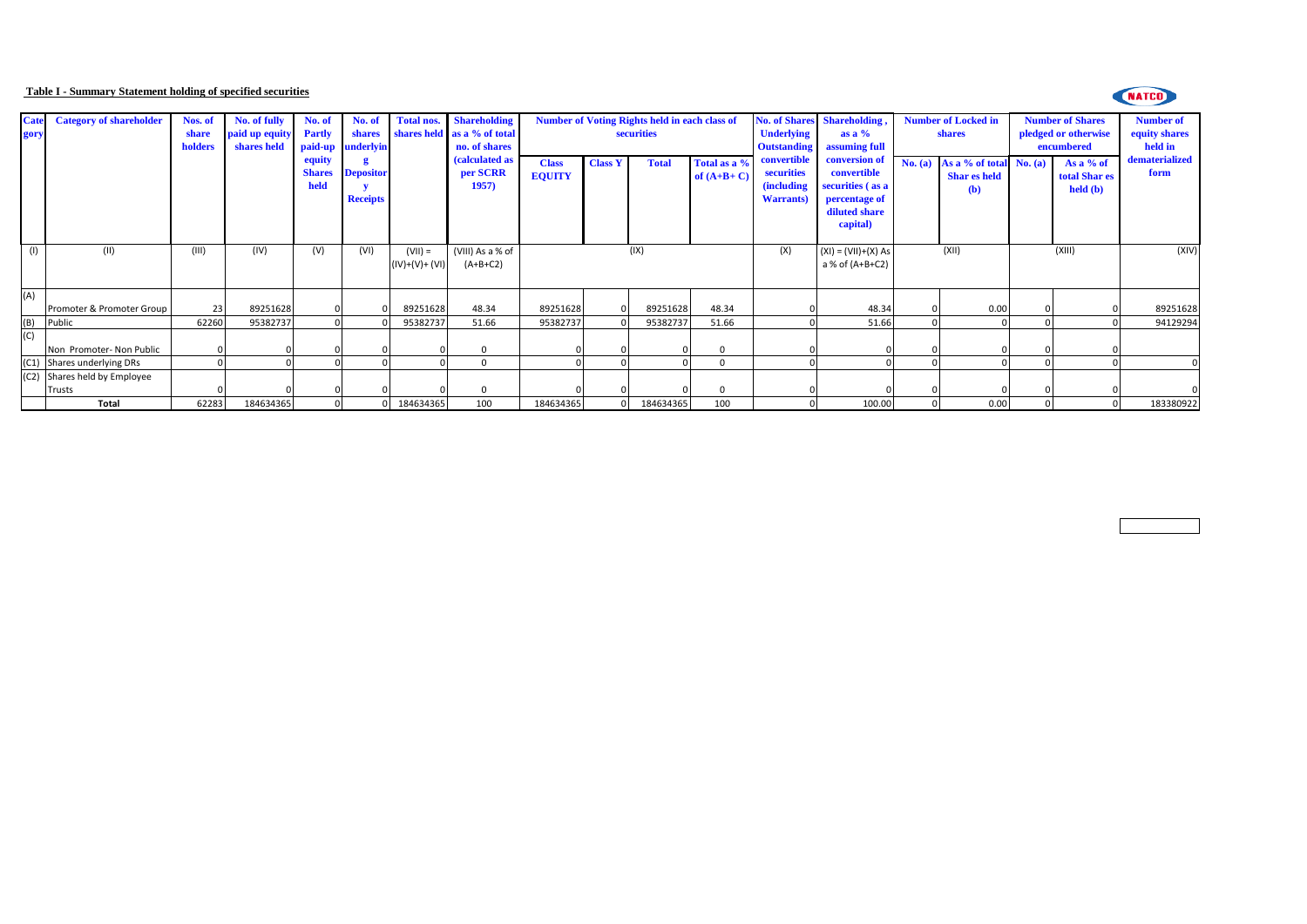| late; | Category of shareholder                   | Pan Number        | Nos. of                  | lo. of fully pai | Partly paid-            | No. of share      | Total nos. shares     | Sharehol ding %    |                     |                      | Number of Voting Rights held in each class of securities | <b>No Of Shares</b> | <b>TOTAL</b>    | Number Of Locked in         |               | <b>Number Of Shares Pledge</b> |                         | Number Of            |                     |
|-------|-------------------------------------------|-------------------|--------------------------|------------------|-------------------------|-------------------|-----------------------|--------------------|---------------------|----------------------|----------------------------------------------------------|---------------------|-----------------|-----------------------------|---------------|--------------------------------|-------------------------|----------------------|---------------------|
| ory   |                                           |                   | share                    | up equity share  | up equity               | underlying        | held                  | calculate d as per |                     |                      |                                                          | Underlying          | Shareholding as |                             | <b>Shares</b> |                                | Or Otherwise encumbered | <b>Equity Shares</b> |                     |
|       |                                           |                   | holders                  | held             | <b>Shares</b> held      | <b>Depository</b> |                       | <b>SCRR, 1957</b>  |                     |                      |                                                          |                     | Outstanding     | a% assuming full            |               |                                |                         |                      | Held in             |
|       |                                           |                   |                          |                  |                         | <b>Receipts</b>   |                       |                    | <b>Class EQUITY</b> | <b>Class Y</b>       | Total                                                    | Total as a %        | Convertible     | conversion of               | No. (a)       | As a % c                       | No. (a)                 | As a % of            | Dematerialized      |
|       |                                           |                   |                          |                  |                         |                   |                       |                    |                     |                      |                                                          | $(A+B+C)$           | curities(Incl   | conversion of               |               | total Shar                     |                         | total Share          | Form                |
|       |                                           |                   |                          |                  |                         |                   |                       |                    |                     |                      |                                                          |                     | ling Warrants   | convertible                 |               | es held (b)                    |                         | held(b)              |                     |
|       |                                           |                   |                          |                  |                         |                   |                       |                    |                     |                      |                                                          |                     |                 | securities as a             |               |                                |                         |                      |                     |
|       |                                           |                   |                          |                  |                         |                   |                       |                    |                     |                      |                                                          |                     |                 | percentage                  |               |                                |                         |                      |                     |
|       |                                           | II)               | (III)                    |                  |                         |                   |                       |                    |                     |                      |                                                          |                     |                 |                             |               |                                |                         |                      |                     |
|       |                                           |                   |                          | (IV)             | (V)                     | (VI)              | $(VII = IV + V + VI)$ | (VIII)             |                     |                      | (IX)                                                     |                     |                 | $(X)$ $(XI) = (VII)+(X)$ as |               | (XII)                          | (XIII)                  |                      | (XIV)               |
| (1)   | Indian                                    |                   |                          |                  |                         |                   |                       |                    |                     | $\Omega$             |                                                          | $\Omega$            |                 | % of $A+B+C2$               |               |                                |                         |                      |                     |
| (a)   | Individuals/Hindu Undivided Family        |                   | 15                       | 49095868         | $\mathbf{0}$            | $\Omega$          | 49095868              | 26.59              | 49093560            | $\Omega$             | 49095868                                                 | 26.59               |                 | 26.59                       | $\Omega$      | 0.00                           | $\Omega$                | $\Omega$             | 49095868            |
|       | VENKAIAH CHOWDARY NANNAPANENI             |                   |                          |                  |                         |                   |                       |                    |                     |                      |                                                          |                     |                 |                             |               |                                |                         |                      |                     |
|       | HUF                                       | AABHN7619B        |                          | 5440045          |                         |                   | 5440045               | 2.95               | 5440045             |                      | 5440045                                                  | 2.95                |                 | 2.95                        |               |                                |                         |                      | 5440045             |
|       | KANTAMANI RATNA KUMAR                     | AAXPK9896R        |                          | 100000           | $\overline{0}$          | $\Omega$          | 100000                | 0.05               | 100000              | $\Omega$             | 100000                                                   | 0.05                |                 | 0.05                        | $\Omega$      | $\Omega$                       | $\Omega$                | $\Omega$             | 100000              |
|       |                                           |                   |                          | 1128760          | $\Omega$                | $\Omega$          |                       | 0.61               | 1128760             | $\Omega$             |                                                          | 0.61                |                 | 0.61                        |               |                                |                         |                      | 1128760             |
|       | DURGA DEVI NANNAPANENI                    | ABEPN6213F        |                          |                  | $\Omega$                |                   | 1128760               |                    |                     | $\Omega$             | 1128760                                                  |                     |                 |                             |               |                                |                         |                      |                     |
|       | V C NANNAPANENI                           | ABEPN6301L        |                          | 35311270         | $\Omega$                |                   | 35311270              | 19.12<br>0.60      | 35311270            | $\Omega$             | 3531127                                                  | 19.12               |                 | 19.12                       |               | 0.00                           | $\Omega$                |                      | 35311270<br>1099800 |
|       | RAJEEV NANNAPANENI                        | ABIPN9746K        |                          | 1099800          |                         | $\Omega$          | 1099800               |                    | 1097975             |                      | 1099800                                                  | 0.59                |                 | 0.60                        |               | 0.00                           |                         |                      |                     |
|       | RAMAKRISHNA RAO NANNAPANENI               | <b>ABIPN9747J</b> |                          | 746893           | $\Omega$<br>$\Omega$    | $\Omega$          | 74689                 | 0.40               | 746410              | $\Omega$<br>$\Omega$ | 74689                                                    | 0.40                |                 | 0.40                        |               | $\Omega$                       | $\Omega$                |                      | 746893              |
|       | NEELIMA SITA NANNAPANENI                  | ABIPN9748H        |                          | 182960           |                         |                   | 182960                | 0.10               | 182960              |                      | 182960                                                   | 0.10                |                 | 0.10                        |               |                                |                         |                      | 182960              |
|       | DEVENDRANTH ALAPATI                       | ABQPA4117P        |                          | 15000            |                         |                   | 15000                 | 0.01               | 15000               |                      | 15000                                                    | 0.01                |                 | 0.01                        |               |                                |                         |                      | 15000               |
|       | BAPANNA ALAPATI                           | ABOPA4118C        |                          | 18300            | $\Omega$                |                   | 18300                 | 0.01               | 18300               | $\Omega$             | 18300                                                    | 0.01                |                 | 0.01                        |               |                                |                         |                      | 18300               |
|       | BAPINEEDU TUMMALA                         | <b>ACIPT7817Q</b> |                          | 415              | $\Omega$                |                   | 415                   | 0.00               | 415                 | $\Omega$             | 415                                                      | 0.00                |                 | 0.00                        |               | 0.00                           | $\Omega$                | $\Omega$             | 415                 |
|       | TUMMALA JANSI                             | ADWPT8310M        |                          | 247100           | $\Omega$                | $\Omega$          | 247100                | 0.13               | 247100              | $\Omega$             | 247100                                                   | 0.13                |                 | 0.13                        |               |                                | $\Omega$                |                      | 247100              |
|       | T ANANDA BABU                             | AEWPT8476R        |                          | 473205           |                         |                   | 47320                 | 0.26               | 473205              |                      | 473205                                                   | 0.26                |                 | 0.26                        |               |                                |                         |                      | 473205              |
|       | VIDYADHARI TUMMALA                        | AFBPT7439J        |                          | 442200           |                         |                   | 442200                | 0.24               | 442200              |                      | 442200                                                   | 0.24                |                 | 0.24                        |               |                                |                         |                      | 442200              |
|       | <b>TANILA</b>                             | AFGPT6537A        |                          | 629920           | $\Omega$                |                   | 629920                | 0.34               | 629920              | $\Omega$             | 629920                                                   | 0.34                |                 | 0.34                        |               |                                |                         |                      | 629920              |
|       | VENKATA SATYA SWATHI KANTAMANI            | AQCPK7971Q        |                          | 3260000          |                         |                   | 3260000               | 1.77               | 3260000             |                      | 3260000                                                  | 1.77                |                 | 1.77                        |               |                                |                         |                      | 3260000             |
| (h)   | Central Governament/State                 |                   |                          |                  | $\Omega$                | $\Omega$          |                       | 0.00               |                     | $\Omega$             |                                                          | 0.00                |                 | 0.00                        |               |                                |                         |                      |                     |
|       | incial Institutions/Banks                 |                   |                          |                  |                         | $\Omega$          |                       | 0.00               |                     | $\Omega$             |                                                          | 0.00                |                 | 0.00                        |               |                                | $\Omega$                |                      |                     |
|       | Any Other                                 |                   |                          |                  |                         |                   |                       | 0.00               |                     |                      |                                                          | 0.00                |                 | 0.00                        |               |                                |                         |                      |                     |
|       | <b>Bodies Corporate</b>                   |                   |                          | 33034470         | $\Omega$                |                   | 33034470              | 17.89              | 33034470            |                      | 33034470                                                 | 17.89               |                 | 17.89                       |               | 0.00                           |                         |                      | 33034470            |
|       | NATSOFT INFORMATION SYSTEMS PVT           |                   |                          |                  |                         |                   |                       |                    |                     |                      |                                                          |                     |                 |                             |               |                                |                         |                      |                     |
|       | <b>TD</b>                                 | AAACN8056E        |                          | 15767500         |                         |                   | 15767500              | 8.54               | 15767500            |                      | 15767500                                                 | 8.54                |                 | 8.54                        |               |                                |                         |                      | 15767500            |
|       | TIME CAP PHARMA LABS LIMITED              | AAACT8345C        |                          | 17157220         | $\Omega$                | $\Omega$          | 17157220              | 9.29               | 17157220            | $\Omega$             | 17157220                                                 | 9.29                |                 | 9.29                        | $\Omega$      | 0.00                           | $\Omega$                |                      | 17157220            |
|       | NATCO AQUA LIMITED                        | AABCN2627E        |                          | 16000            | $\Omega$                | $\Omega$          | 16000                 | 0.01               | 16000               | $\Omega$             | 16000                                                    | 0.01                |                 | 0.01                        | $\Omega$      |                                | $\Omega$                |                      | 16000               |
|       | NDL INFRATECH PRIVATE LIMITED             | AABCN6521D        |                          | 93750            | $\Omega$                |                   | 93750                 | 0.05               | 93750               | $\Omega$             | 93750                                                    | 0.05                |                 | 0.05                        | $\Omega$      | 0.00                           | $\Omega$                |                      | 93750               |
|       | <b>Trust</b>                              |                   |                          | 4682750          |                         |                   | 4682750               | 2.54               | 4682750             | $\circ$              | 4682750                                                  | 2.54                | $\Omega$        | 2.54                        | $\mathbf{0}$  | 0.00                           | $\mathbf{0}$            | $\mathbf{o}$         | 4682750             |
|       | Vistra ITCL India Limited                 | AABTN7202Q        |                          | 4082750          |                         |                   | 4082750               | 2.21               | 4082750             | $\Omega$             | 4082750                                                  | 2.21                |                 | 2.21                        |               |                                |                         |                      | 4082750             |
|       | L & FS TRUST COMPANY LIMITED              | AACTD1349R        |                          | 600000           | $\Omega$                |                   | 600000                | 0.32               | 600000              |                      | 600000                                                   | 0.32                |                 | 0.32                        |               |                                |                         |                      | 600000              |
|       | Sub-Total(A)(1)                           |                   | 21                       | 86813088         | $\overline{\mathbf{0}}$ | $\mathbf{a}$      | 86813088              | 47.02              | 86810780            | $\Omega$             | 86813088                                                 | 47.02               |                 | 47.02                       | $\Omega$      | 0.00                           | $\Omega$                | $\mathbf{0}$         | 86813088            |
| (2)   | Foregin                                   |                   |                          |                  | $\Omega$                | $\Omega$          |                       |                    |                     |                      |                                                          |                     |                 |                             |               |                                |                         |                      |                     |
|       | <b>Individuals</b> (Non Resident Foreign  |                   |                          |                  |                         |                   |                       |                    |                     |                      |                                                          |                     |                 |                             |               |                                |                         |                      |                     |
| (a    | Individuals)                              |                   |                          | 2438540          |                         |                   | 2438540               | 1.32               | 2438540             |                      | 2438540                                                  | 1.32                |                 | 1.32                        |               |                                |                         |                      | 2438540             |
|       | DURGADEVI NANNAPANENI                     | ABEPN6213F        |                          | 2410340          | $\Omega$                |                   | 2410340               | 1.31               | 2410340             |                      | 2410340                                                  | 1.31                |                 | 1.31                        | $\Omega$      |                                |                         |                      | 2410340             |
|       | RAJEEV N                                  | ABIPN9746K        |                          | 28200            | $\Omega$                | $\Omega$          | 28200                 | 0.02               | 28200               | $\Omega$             | 28200                                                    | 0.02                |                 | 0.02                        | $\Omega$      | $\Omega$                       | $\Omega$                | $\Omega$             | 28200               |
| ίы)   | Government                                |                   |                          |                  | $\Omega$                | $\Omega$          |                       | 0.00               |                     | $\Omega$             |                                                          | 0.00                |                 | 0.00                        | $\Omega$      |                                | $\Omega$                |                      |                     |
| (c)   | <b>Institutions</b>                       |                   |                          | $\Omega$         | $\Omega$                |                   | $\Omega$              | 0.00               |                     | $\Omega$             |                                                          | 0.00                |                 | 0.00                        | $\mathbf{o}$  |                                | $\Omega$                |                      |                     |
| (d    | Foreign Portfolio Investors               |                   |                          |                  | $\Omega$                |                   |                       | 0.00               |                     | $\Omega$             |                                                          | 0.00                |                 | 0.00                        | $\Omega$      |                                | $\Omega$                |                      |                     |
| (e)   | Any Other                                 |                   |                          | $\sqrt{2}$       | $\Omega$                | $\Omega$          |                       | 0.00               |                     | $\Omega$             |                                                          | 0.00                |                 | 0.00                        | $\mathbf{o}$  | $\Omega$                       | $\Omega$                | $\mathbf 0$          |                     |
|       | Sub-Total(A)(2)                           |                   | $\overline{\phantom{a}}$ | 2438540          | $\Omega$                | $\Omega$          | 2438540               | 1.32               | 2438540             | $\Omega$             | 2438540                                                  | 1.32                |                 | 1.32                        | $\Omega$      | $\Omega$                       | $\Omega$                | $\Omega$             | 2438540             |
|       | <b>Total Shareholding of Promoter and</b> |                   |                          |                  |                         |                   |                       |                    |                     |                      |                                                          |                     |                 |                             |               |                                |                         |                      |                     |
|       | Promoter Group $A = (A)(1)+(A)(2)$        |                   | 23                       | 89251628         |                         |                   | 89251628              | 48.34              | 89249320            |                      | 89251628                                                 | 48.34               |                 | 48.34                       |               | 0.00                           |                         |                      | 89251628            |
|       |                                           |                   |                          |                  |                         |                   |                       |                    |                     |                      |                                                          |                     |                 |                             |               |                                |                         |                      |                     |